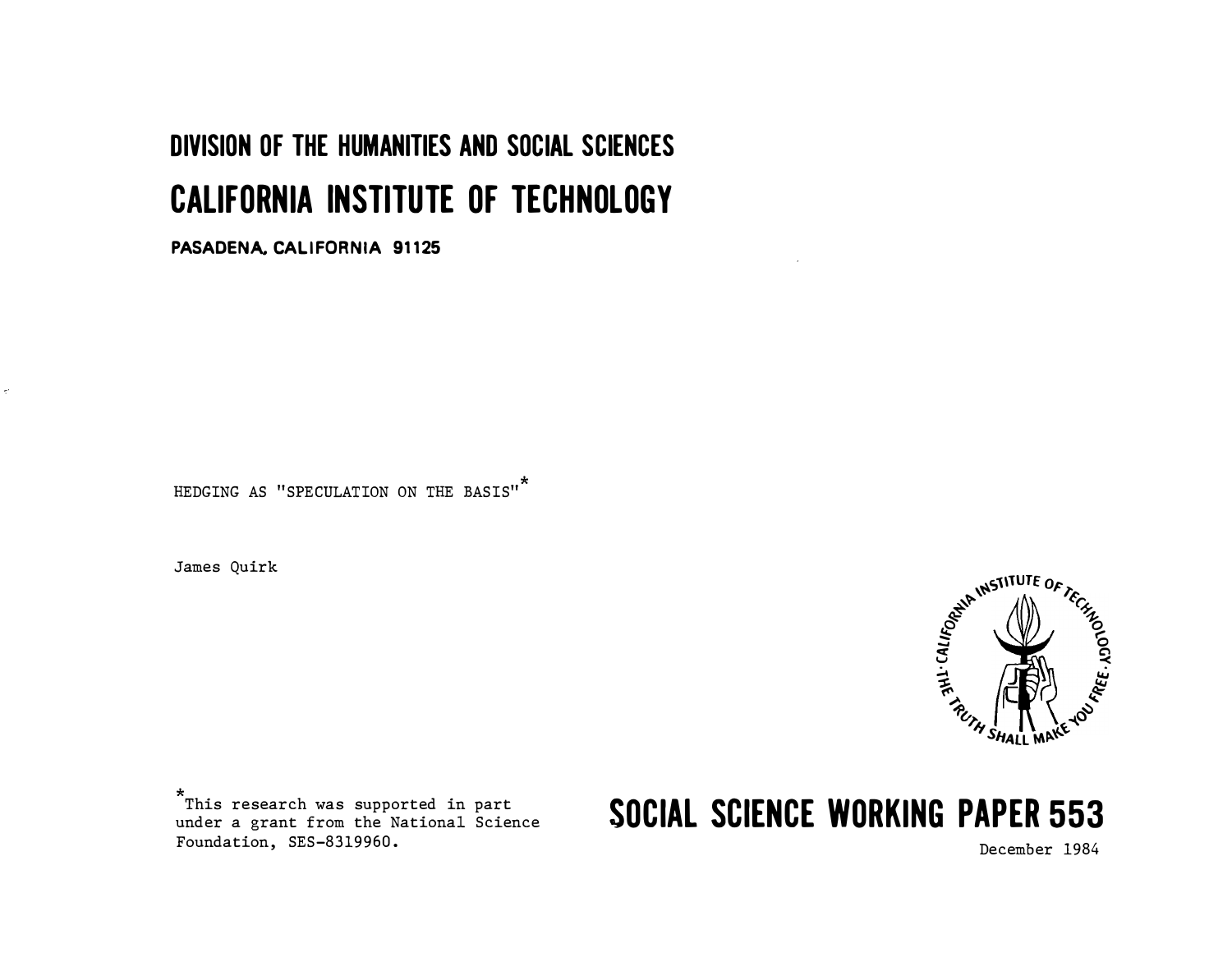#### ABSTRACT

Holbrook Working has described hedging as "speculation on the basis" and has argued that traders engage in hedging because they believe they can do better from hedging than from not hedging, in contrast to the Keynes-Hicks-Kaldor view that hedging is an activity undertaken to shift risk to other traders.

In this paper, we derive necessary and sufficient conditions for hedging ("speculation on the basis"} to be preferred by all risk averse traders to speculating on the cash market. When the futures market is in fact a forward market, then short hedging is preferred to not hedging by all risk averse traders if and only if there is a contango on the market. In the case of a "true" futures market, it is shown that short hedging is preferred to an unhedged position by all risk averse traders if and only if the "Houthakker effect" is sufficiently strong. These results are derived for the "all or nothing" case of comparisons between an unhedged and a completely hedged position.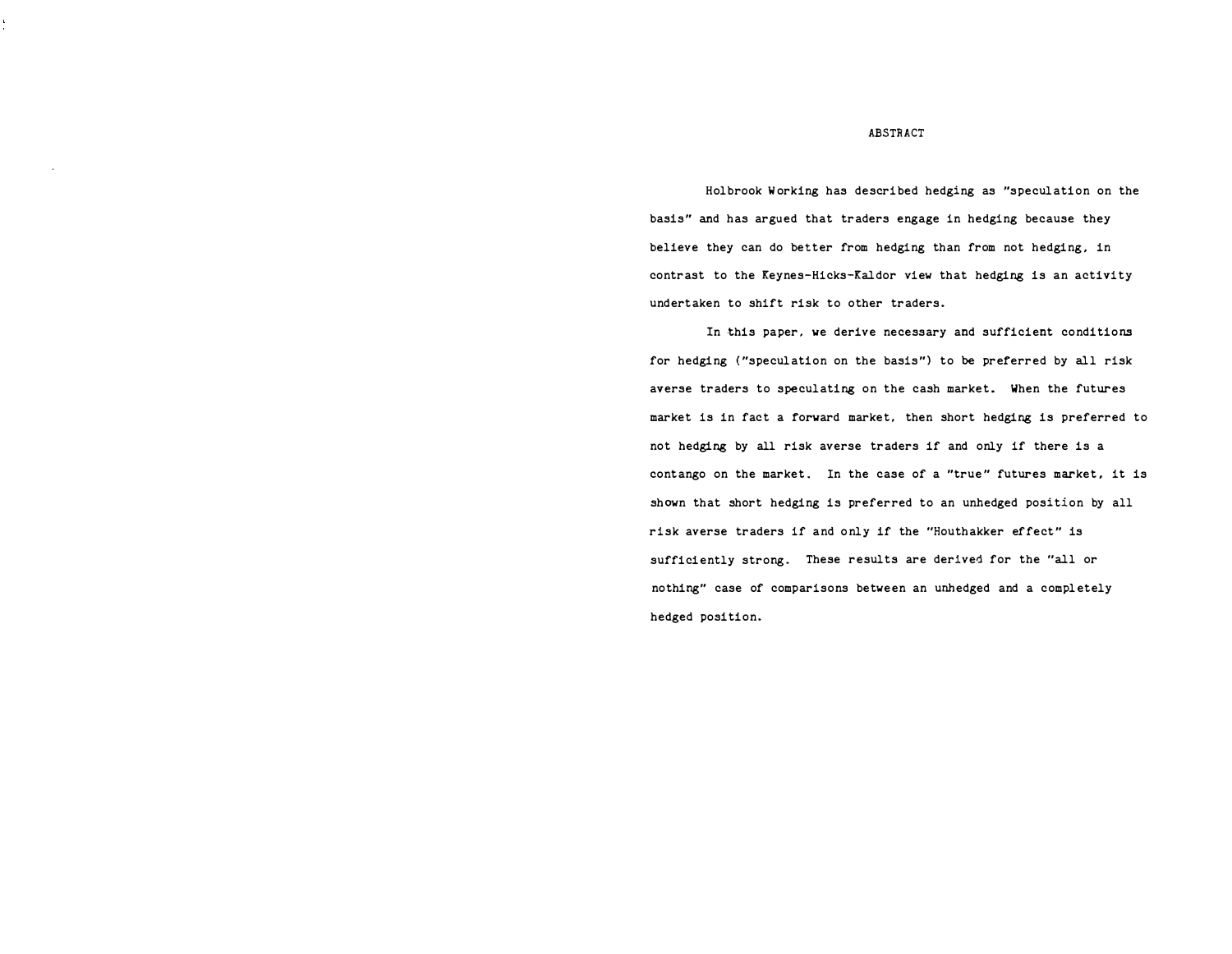#### HEDGING AS "SPECULATION ON THE BASIS"

James Quirk

### 1. INTRODUCTION

There are two distinct schools of thought in the classical literature dealing with hedging and the futures markets. The older tradition stems from Keynes (1930 ), Hicks (1939), and Kaldor (1940 ), all of whom viewed hedging as behavior engaged in with the objective of transferring price risk from the hedger to some other trader. When short and long hedging are balanced on the futures market, then no risk premium arises on the market, but if short hedging dominates, as these earlier authors assumed, then backwardation emerges on the futures market (current futures price is less than its expected value at the termination of the futures contract), and short hedgers pay a risk premium on average to long hedgers and to speculators.

A completely different view of hedging emerges in the writings of Holbrook Working (1953), and later in Houthakker (1968) and Cootner (1960). As Working points out, the Keynes-Hicks-Kaldor approach in effect treats hedging as an afterthought on the part of a trader who has taken some (risky) position in the cash market and only then begins to think about the possibility of "laying off" a part or all of his price risks through hedging. In contrast, Working argues that a rational trader makes a simultaneous choice of a cash and futures position, taking into account hedging possibilities at the time a cash position is entered into.

There is one other critical difference between Working's approach and that of the earlier authors. Implicit in the Keynes-Hicks-Kaldor approach is the notion that hedgers can attain "perfect hedges" through their dealings in the futures market, so that hedging can completely eliminate price risks. But in order for this to occur, the futures contract would have to be a forward contract, that is, a contract such that the price of the futures contract at the maturity date of the contract is identically equal to the cash price. This is not the case in commodity futures markets; in order to avoid problems of thinness of the market and/or cornering, futures contracts provide for a range of grade-location delivery options, the option to be selected by the seller of the contract at the maturity date of the contract.

The consequence is that hedging through use of the futures market cannot eliminate all price risks for hedgers. Working emphasizes this by referring to hedging as simply another kind of speculation, namely, "speculation on the basis. " The basis at any point in time is defined as the difference between the cash price and the futures price at that point in time. In effect, a trader who decides to engage in a cash commitment coupled with a hedging commitment in the futures market does so, according to the Working view, because he expects to do better from this decision than from the alternatives, namely, an unhedged cash position, or no cash or futures position at all.

Hedging is a wide spread phenomenon among elevator operators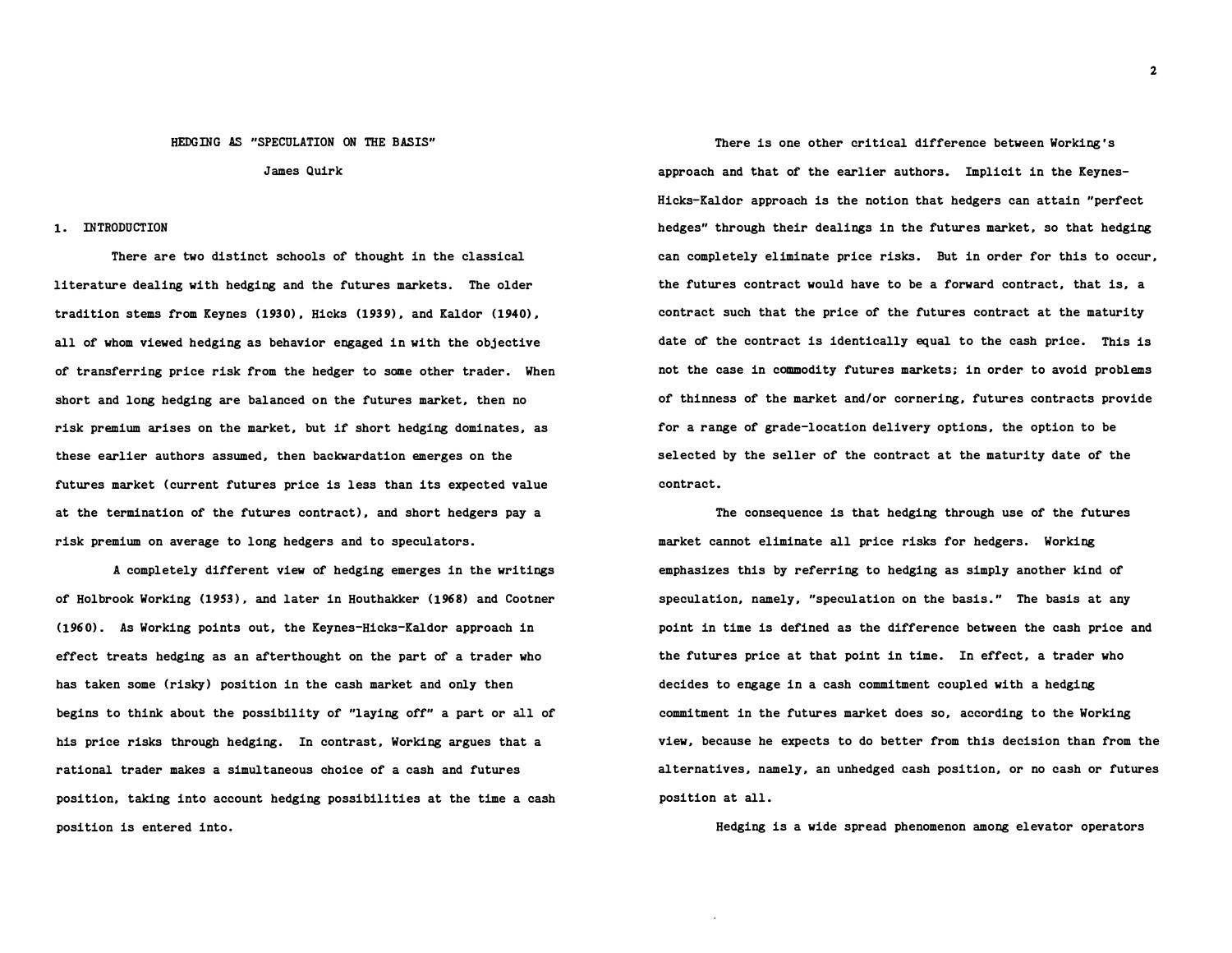and millers, and is also occasionally engaged in by farmers. Working's view of hedging raises the general question as to why, or under what conditions, speculation on the basis by these or other traders will offer advantages over speculation in the cash market. In the recent theoretical literature dealing with futures markets (for example, see Anderson and Danthine (1983)), the emphasis has been on the simultaneity of choice of cash and futures commitments, but in the context of a forward market, one in which hedges are perfect. In the present paper, we turn to Working's argument that hedging is in fact a form of speculation, because of the existence of several delivery options under the futures contract. The point of the paper is to derive conditions necessary and/or sufficient such that any risk averse trader would prefer speculating on the basis to the other alternatives available to him. We do this in a simplified setting, namely one in which the cash commitment is taken as given, with the choice of the trader of the "all or nothing" variety, that is, a choice between an unhedged or a completely hedged position. In this setting, identification of the circumstances under which speculation on the basis is preferred by a trader to speculating in the cash market is relatively straight forward; moreover, analysis of this problem provides a sufficient (but not necessary) condition for a mixed portfolio of hedged and unhedged stocks to be preferred to an unhedged position.

We examine the hedging problem in the context of a model in which there are two delivery options admissible under the futures

contract. Extension of the results to the case of many delivery options creates some notational clutter, but involves no new conceptual problems. We look separately at two cases: first, the case of a forward market (in effect the two delivery options are perfect substitutes for one another); and second, the case of a "true" futures market, one in which the options are less than perfect substitutes for one another. This is a two period model, one in which the cash and futures markets open at time  $t = 0$ , and again at time  $t = 1$ . There is only one futures contract available, maturing at time  $t = 1$ . In a rational expectations framework (see Lien and Quirk (1984)), and given only a single futures contract, the two period model represents no substantive restriction on an n-period model, but the restriction to only one futures contract does limit the applicability of the results (see Anderson and Danthine (1983)). Throughout the paper, it is assumed that all traders are risk averse.

The basic conclusions of the paper are these. When the futures contract is in fact a forward contract, then hedges are perfect and speculating on the basis is preferred to speculating on the cash market by every risk averse trader contemplating a short hedge if and only if there is a contango on the futures market (expected value of the futures price is less than or equal to the current futures price); speculating on the basis is preferred to speculating on the cash market by every risk averse trader contemplating a long hedge if and only if there is backwardation on the futures market (expected value of the futures price exceeds or is

3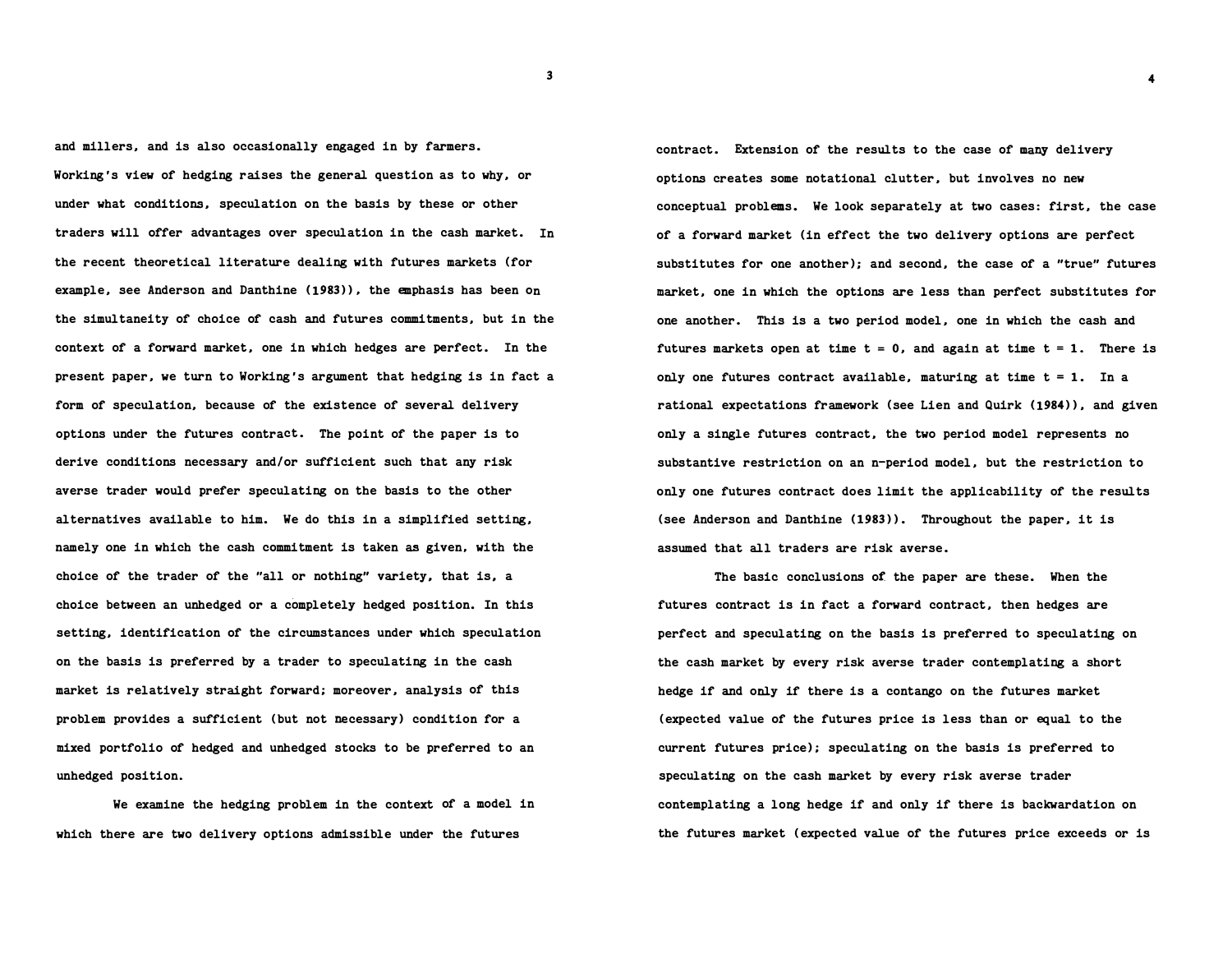equal to the current futures price). When we turn to a true futures market, then the necessary and sufficient condition for hedging to be preferred to speculating on the cash market for every risk averse trader is obtained by an application of the Hadar and Russell (1969) result on stochastic dominance. Given this dominance condition, it is shown that the Houthakker effect (see Houthakker (1968)) plays a pivotal role in determining the desirability of speculating on the basis versus speculating on the cash market. By the Houthakker effect we mean the idea that the cash and futures prices are more highly correlated at low than at high cash prices. If the Houthakker effect is "sufficiently strong," than speculating on the basis is preferred to speculating on the cash market. Thus the approach adopted in this paper represents a way of bringing together the contributions of Working and Houthakker, extending some results derived in a recent paper (see Fort and Quirk (1983)).

### 2. THE HODEL

Consider a futures contract under which two delivery (gradelocation) options are admissible under the contract. This is a two period world in which trading in the cash and futures markets occurs at  $t = 0$  and  $t = 1$ . There is only one futures contact, which matures at  $t = 1$ .

Let  $p_t^c$ ,  $q_t^c$ ,  $t = 0,1$  denote the cash prices of the two delivery options, and let  $p_t^f$ ,  $t = 0,1$  denote the futures price. Because choice of the option to deliver at the maturity date of the futures contract is up to the seller of the contract, we have:

$$
p_1^f = \min(p_1^c, q_1^c) \tag{1}
$$

Let  $f(p_1^C, q_1^C)$  be the joint probability density function held by a trader at t = 0 over the cash prices at t = 1, and let  $\phi(p_1^c, p_1^f)$ denote the joint pdf over the  $t = 1$  cash price of the first option and the futures price, held by the trader at  $t = 0$ . Then from  $(1)$ ,  $\phi(p_1^c, p_1^f)$  is given by:

$$
d(p_1^c, p_1^f) = \begin{cases} 0 & p_1^f > p_1^c \\ \int_{p_1^c}^{\infty} f(p_1^c, q_1^c) dq_1^c & p_1^f = p_1^c \\ f(p_1^c, p_1^f) & p_1^f < p_1^c \end{cases}
$$
 (2)

Similarly, we can construct the pdf over the basis for the trader, using  $(2)$ . Let  $b_t$  denote the basis at time t = 0,1, with respect to the first delivery option, so that

$$
b_0 = p_0^c - p_0^f, b_1 = p_1^c - p_1^f
$$
 (3)

given by Let  $\phi(b_1)$  be the pdf over  $b_1$  held by the trader at t = 0, 6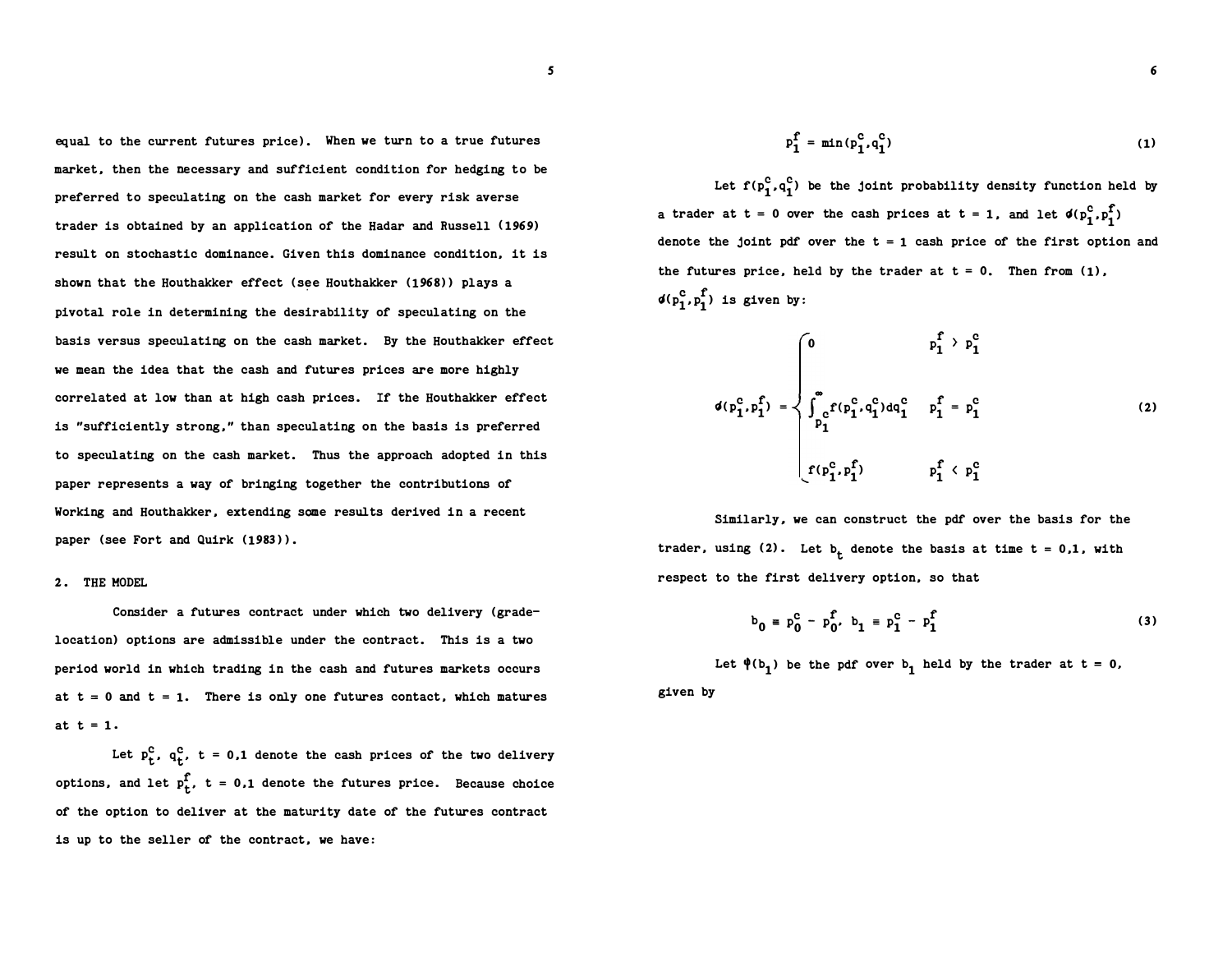$$
\phi(b_1) = \begin{cases}\n0 & b_1 < 0 \\
\int_0^a \int_{p_1^c}^a f(p_1^c, q_1^c) dq_1^c dp_1^c & b_1 = 0 \\
\int_0^a f(p_1^c, p_1^c - b_1) dp_1^c & 0 < b_1 \le p_1^c \\
0 & b_1 > p_1^c\n\end{cases}
$$
\n(4)

The link between the basis and hedging comes through the profit function for the trader. Consider the case of a trader contemplating taking a long position of W bushels in the cash market for the first delivery option at  $t = 0$ , as in the case of an elevator operator. Let  $k(W)$  be a strictly convex function representing the "carrying costs" tor the trader. including interest. insurance. storage losses. and normal profits. If the trader takes an unhedged position, then his profits are given by  $(p_1^C - p_0^C)W - k(W)$ . Let  $\bar{k}$ denote per bushel carrying costs, and let  $\pi_{\mathrm{u}}^{\mathrm{u}}$  denote the per bushel profit from an unhedged commitment of W bushels. Then we have

$$
\pi_{\mathbf{u}} = \mathbf{p}_1^{\mathbf{c}} - \mathbf{p}_0^{\mathbf{c}} - \mathbf{\bar{k}} \tag{5}
$$

In contrast. consider the case of a trader who takes the same long position in the cash market, but hedges the commitment by going short in the futures market. Let  $\pi_H$  denote the per bushel profit from short hedging, so that  $\pi_H$  satisfies

$$
\pi_{\rm H} = p_1^{\rm c} - p_0^{\rm c} + p_0^{\rm f} - p_1^{\rm f} - \bar{k} \tag{6}
$$

Rearranging (6) we have

$$
\pi_{\mathrm{H}} = \mathbf{b_1} - \mathbf{b_0} - \mathbf{k} \tag{7}
$$

so that Working's description ot hedging as speculating on the basis is an apt one.

S1m11arly. traders such as millers who take a short position in the cash market (accepting orders· for processed wheat products before buying the wheat to fill those orders) • can hedge the short cash position by going long in the futures market. Under the conventional assumption that wheat requirements are met through purchases at  $t = 1$  followed by instantaneous processing, and that the wheat equivalent price of the milled product is the  $t = 0$  cash price plus carrying cost. the corresponding unhedged and hedged profit functions for a miller with a commitment of W bushels. can be written as

$$
\pi_{\mathbf{u}}^{\bullet} = \mathbf{p}_{0}^{\mathbf{c}} - \mathbf{p}_{1}^{\mathbf{c}} + \overline{\mathbf{k}} \tag{8}
$$

$$
\pi_{\mathbf{H}}^{\bullet} = \mathbf{b}_0 - \mathbf{b}_1 + \overline{\mathbf{k}} \tag{9}
$$

where the asterisk is used to identify traders short in the cash market.

In what follows. we will concentrate on the case of traders long in the cash market. We are interested in deriving conditions under which speculating on the basis is preferred by any such trader.

$$
\boldsymbol{7}
$$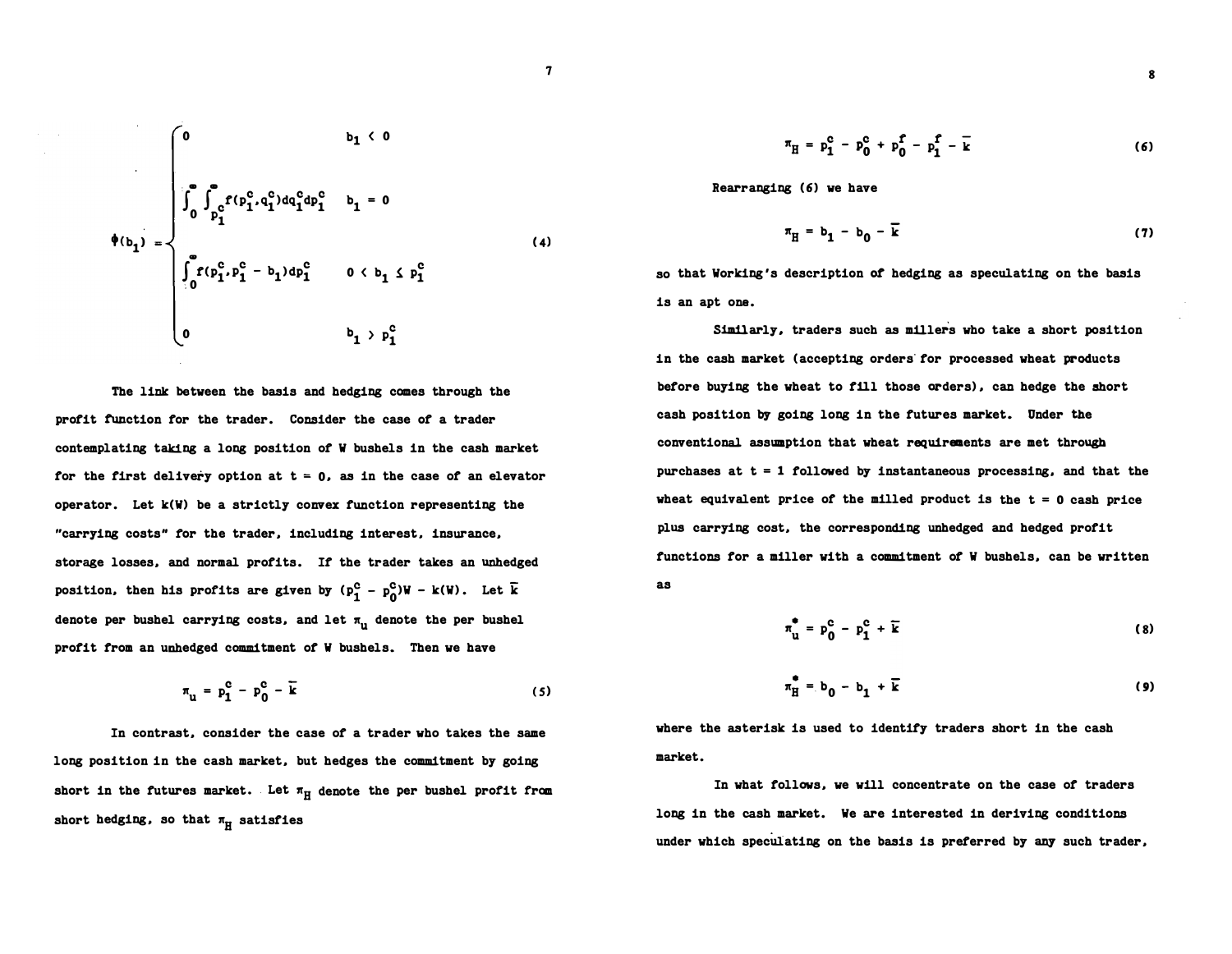to speculating on the cash market, given a commitment of W bushels of wheat. For such a trader, let  $\mathsf{g}(\pi_{\mathbf{u}})$  denote the pdf over per bushel profits from speculating in the cash market, and let  $\mathtt{h}(\pi_{\mathrm{H}})$  denote the pdf over per bushel profits from speculating on the basis. Using (2)- ( 7), we have the following:

$$
g(\pi_{u}) = \begin{cases} 0 & \pi_{u} \leftarrow (p_{0}^{c} + \overline{k}) \\ \int_{0}^{\infty} f(\pi_{u} + p_{0}^{c} + \overline{k}, q_{1}^{c}) dq_{1}^{c} & -(p_{0}^{c} + \overline{k}) \leq \pi_{u} \leq \infty \end{cases}
$$
(10)

$$
h(\pi_{H}) = \begin{cases}\n0 & \pi_{H} \left( p_{0} - (p_{0}^{c} + k) \right) = -(b_{0} + k) \\
0 & \int_{0}^{\infty} \int_{p_{1}^{c}}^{p_{1} + (p_{1}^{c} + q_{1}^{c}) dq_{1}^{c} dp_{1}^{c}} & \pi_{H} = p_{0}^{f} - (p_{0}^{c} + k) \\
0 & \int_{0}^{p_{1}^{c}} (p_{1}^{c} + p_{1}^{c} - (\pi_{H} + p_{0}^{c} + k - p_{0}^{f})) dp_{1}^{c} & \int_{0}^{f} -(p_{0}^{c} + k) < \pi_{H}\n\end{cases}
$$

(Note that  $f(\cdot,\cdot) = 0$  for  $\pi_H > p_1^c + p_0^f - (p_0^c + k)$ ).

 $\overline{\phantom{a}}$ 

Let G( $\pi_{\mathrm{u}}$ ), H( $\pi_{\mathrm{H}}$ ) denote the cdf's associated with g and h. These can then be written as

$$
G(\pi_{u}) = \begin{cases} 0 & \pi_{u} < -(p_{0}^{c} + \overline{k}) \\ \int_{-(p_{0}^{c} + k)}^{\pi_{u}} \int_{0}^{\pi_{c}} f(x + p_{0}^{c} + \overline{k}, q_{1}^{c}) dq_{1}^{c} dx & -(p_{0}^{c} + \overline{k}) \leq \pi_{u} \leq \infty \end{cases}
$$
(12)

$$
H(\pi_{H}) = \begin{cases}\n0 & \pi_{H} < p_{0}^{f} - p_{0}^{c} + \overline{k} \\
\int_{0}^{\infty} \int_{p_{1}^{c}}^{\infty} f(p_{1}^{c}, q_{1}^{c}) dq_{1}^{c} dp_{1}^{c} & \text{for} \\
\int_{p_{0}^{f} - (p_{0}^{c} + \overline{k})}^{\infty} \int_{0}^{\infty} f(p_{1}^{c}, p_{1}^{c} - (x + p_{0}^{c} + \overline{k} - p_{0}^{f})) dp_{1}^{c} dx & \text{for} \\
\int_{p_{0}^{f} - (p_{0}^{c} + \overline{k})}^{\infty} \frac{f(p_{0}^{c}, p_{1}^{c})}{\sqrt{p_{0}^{f}} dp_{1}^{c}} & \text{for} \\
\end{cases}
$$
\n(13)

We are interested in examining the conditions under which h is preferred by any risk averse trader to g, so that speculating on the basis for a given long cash commitment is preferred to speculating on the cash market. Because of the way in which the problem has been posed here, it is possible to apply directly the Hadar-Russell (1969) result on second degree stochastic dominance, that is, h is preferred to g for every risk averse trader if and only if

$$
\int_{-\infty}^{\pi} H(t) dt \leq \int_{-\infty}^{\pi} G(t) dt \text{ for all } \pi,
$$
 (14)

with strict inequality for some  $\pi$ .

We proceed to apply this to the problem of our paper.

#### 3. THE CASE OF A FORWARD MARKET

It is instructive to consider first the admittedly unrealistic case of a forward market, a market in which perfect hedges occur. In the context of the model of this paper, the forward market case is one in which our two delivery options are perfect substitutes for one another in the sense that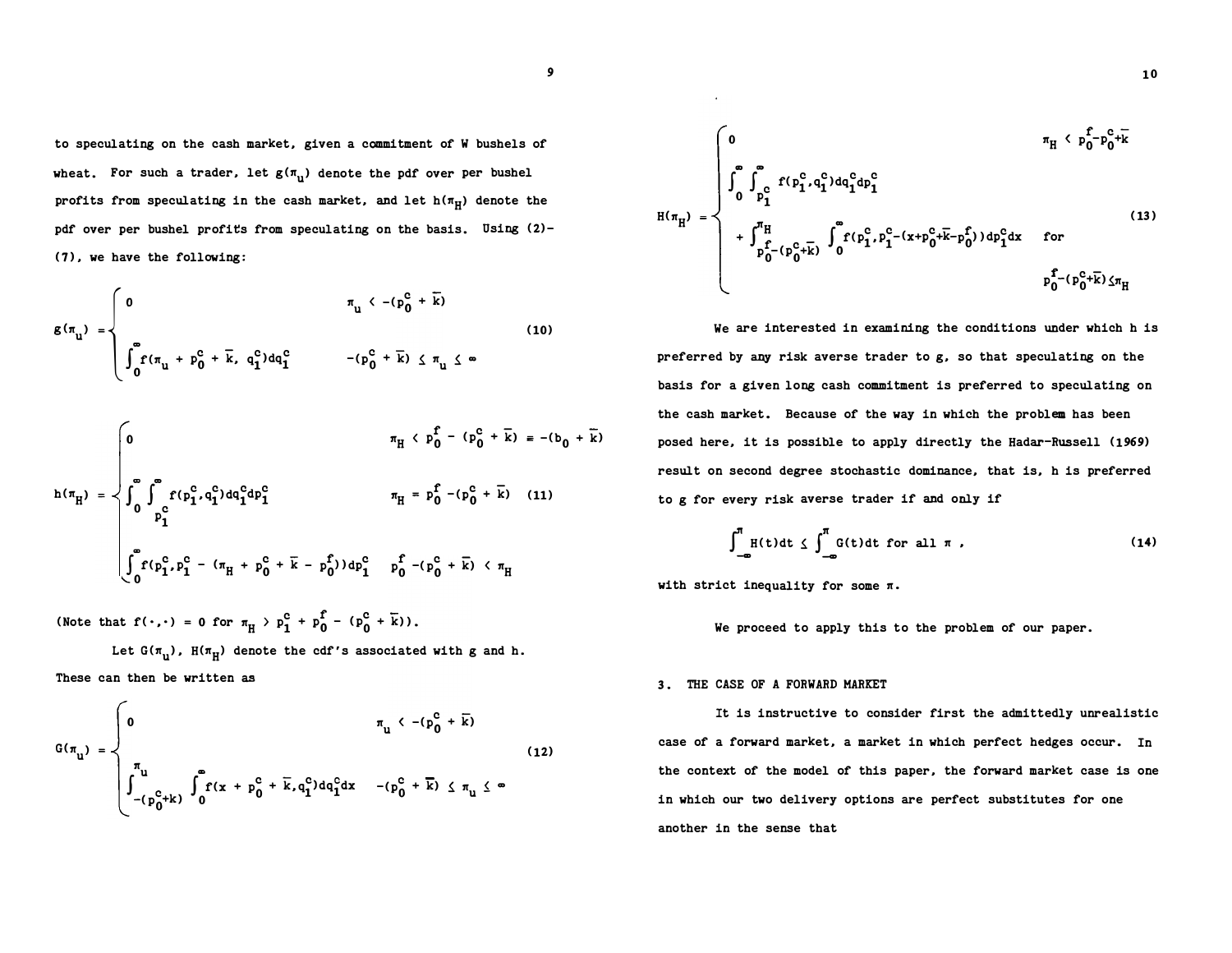$$
f(p_1^c, q_1^c) = 0
$$
 for  $p_1^c \neq q_1^c$ 

Under this condition, the expressions for G and H given above reduce to

$$
G(\pi) = F(\pi + p_0^C + k) - (p_0^C + \overline{k}) \leq \pi \leq \infty
$$

$$
H(\pi) = \begin{cases} 0 & \pi \leq p_0^f - (p_0^c + \bar{k}) \\ 1 & \pi \geq p_0^f - (p_0^c + \bar{k}) \end{cases}
$$
(15)

In (15),  $F(\pi + p_0^C + k)$  is the cdf of f evaluated at  $p_1^C = q_1^C$ =  $\pi$  +  $p_0^c$  +  $\bar{k}$ . (In what follows, in dealing with forward contracts we will use the notation  $f(x) \equiv f(x,x)$  and  $F(x) = F(x,x)$  for any x.)

Then, in the case of a forward market, we have the following result concerning necessary and sufficient conditions for speculating on the basis to be the preferred alternative for any risk averse trader contemplating a particular long position on the cash market:

Proposition 1. (See also Anderson and Danthine (1983)). Given a forward market, then every risk averse trader with a long commitment of W bushels in the cash market will prefer to "speculate on the basis" rather than to speculate on the cash market if and only if  $p_0^c$  +  $\bar{k}$  <  $E p_1^f \le p_0^f$ ; that is, expected per bushel profit from the cash commitment is positive, and there is a contango on the futures market.

<u>Proof</u>: To lessen the notational clutter, let a =  $p_0^c$  +  $\bar{k}$ . We wish to show that

$$
\int_{-a}^{\pi} G(t) dt \ge \int_{-a}^{\pi} H(t) dt
$$
 (16)

for all  $\pi$   $>$  -a, with strict inequality for some  $\pi$ , if and only if  $E_{p_1}^f \leq p_0^f$ .

From (15), we know that (16) holds for  $-a \leq \pi \leq p_{n}^{f}$  -a. Consider then  $\pi$   $\geq p_0^f$  -a, where we wish to show that

$$
\int_{-a}^{\pi} G(t) dt = \int_{-a}^{\pi} F(t + a) dt \ge \pi - [p_0^f - (p_0^c + \overline{k})] = \int_{-a}^{\pi} H(t) dt
$$

if and only if 
$$
Ep_1^f \nvert p_0^f
$$
.  
\nDefine  $\beta$  by  $p_0^f - (p_0^c + \overline{k}) = \beta E_g \pi = \beta \int_{-a}^{\infty} \pi f(\pi + a) d\pi$ , and let

$$
J(\beta;\pi) = \int_{-a}^{\pi} F(t + a) dt - [\pi - (p_0^f - (p_0^c + \overline{k}))]
$$

$$
= \int_{-a}^{\pi} \{F(t+a) + \beta t F(t+a)\} dt + \beta \int_{\pi}^{\infty} t f(t+a) dt - \pi
$$

have Adding and subtracting  $tf(t + a)$  inside the first integral, we

$$
J(\beta; \pi) = \int_{-a}^{\pi} [F(t + a) + tf(t + a)] dt + (\beta - 1) \int_{-a}^{\pi} tf(t + a)dt
$$
  
+  $\beta \int_{\pi}^{\pi} tf(t + a)dt - \pi$   
.  $J(\beta; \pi) = \pi F(\pi + a) + (\beta - 1) \int_{-a}^{\pi} tf(t + a)dt + \beta \int_{\pi}^{\pi} tf(t + a)dt - \pi$   
=  $(\beta - 1) \int_{-a}^{\pi} tf(t + a)dt + \int_{\pi}^{\pi} (\beta t - \pi)f(t + a)dt$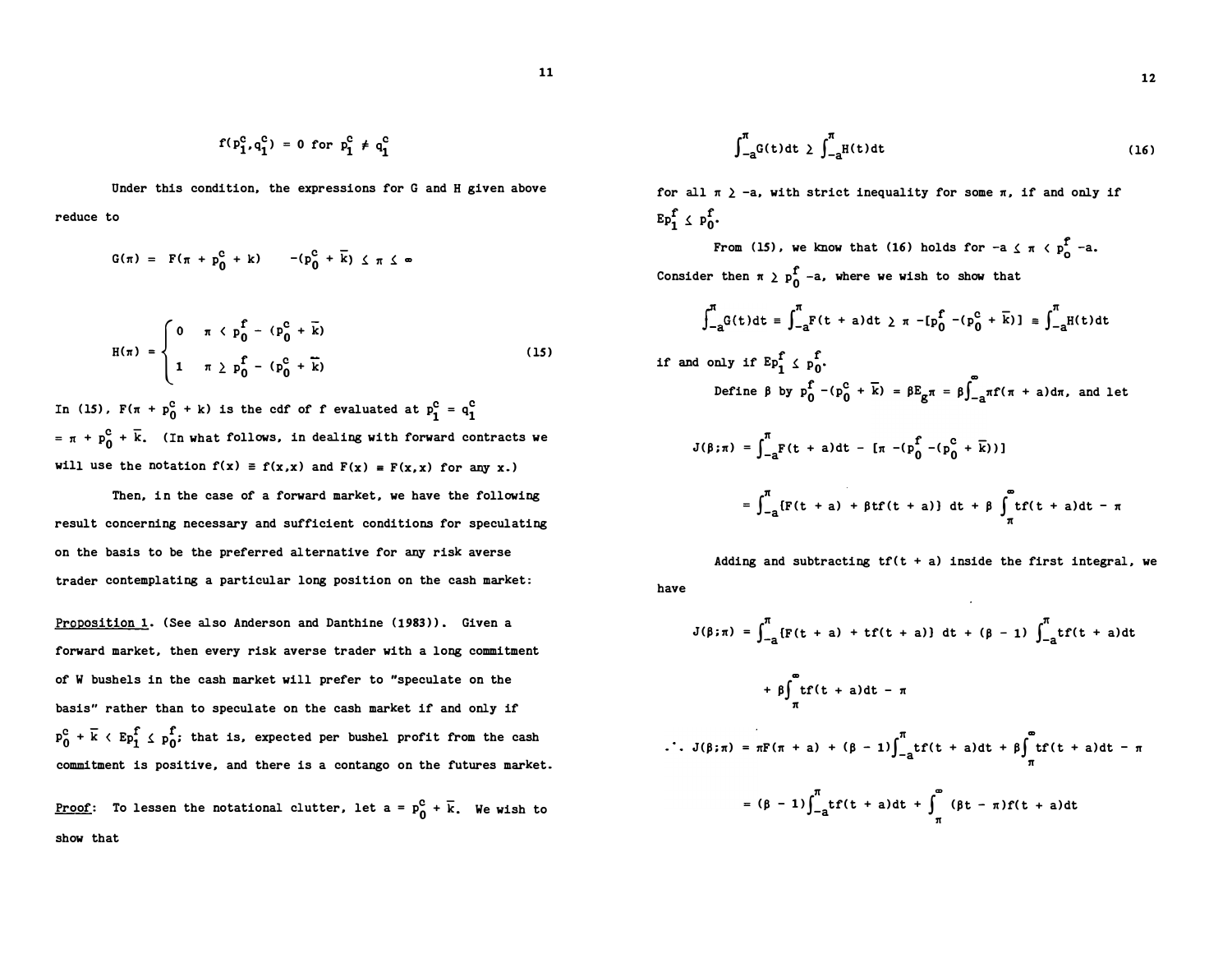Note that  $\frac{\partial J}{\partial \pi} = -\int_{-\pi}^{\infty} f(t + a) dt \leq 0$ , so that  $J(\beta; \pi) \geq 0$  for all m n  $\pi$   $\ge$  -a if and only if lim  $J(\beta;\pi) \ge 0$ .  $\int_{\pi}$   $\pi$  =  $\int_{\pi}$   $\pi$  =  $\int_{\pi}$  =  $\int_{\pi}$  =  $\int_{\pi}$  +  $\pi$   $\to$   $\pi$   $\to$   $\pi$   $\to$   $\pi$   $\to$   $\pi$   $\to$   $\pi$   $\to$   $\pi$   $\to$   $\pi$   $\to$   $\pi$   $\to$   $\pi$   $\to$   $\pi$   $\to$   $\pi$   $\to$   $\pi$   $\to$   $\pi$   $\to$   $\pi$   $\to$   $\pi$   $\pi \rightarrow \Phi$  $E_{\text{g}}\pi = E p_1^{\text{f}}$  -( $p_0^{\text{c}}$  +  $\overline{k}$ ) > 0 if a risk averse trader is to take a commitment in the cash market, and hence  $\lim J(\beta;\pi) \geq 0$  if and only π →≖ commitment in the cash market, and hence  $\lim_{\pi \to \infty} J(\beta)$ :<br>if  $\beta \geq 1$ , that is  $p_0^f - (p_0^c + \overline{k}) \geq E_g \pi$ , or  $p_0^f \geq Ep_1^f$ . Q.E.D.

Similarly, it can be shown that in a forward market, any risk averse trader short in the cash market will prefer hedging his commitment to speculating in the cash market if and only if his expected profits are positive and there is backwardation on the futures market, that is,  $Ep_1^f \nightharpoonup p_0^f$ .

But of course the case of a forward market was not the case that Working was interested in, nor is it our main concern here. Next we turn to the case of "true" futures market, one in which there is a nondegenerate joint pdf over the cash prices  $P_1^C, q_1^C$ .

# 4. THE CASE OF A "TRUE" FUTURES MARKET

Necessary and sufficient conditions for speculating on the basis to be preferred to speculating on the cash market, for any risk averse trader with a given long commitment in the cash market, can be derived through a specialization of the Hadar-Russell condition, as indicated in Proposition 2.

<u>Proposition 2</u>. Given a futures market with  $Ep_1^C$  >  $p_0^C$  +  $\overline{k}$ , then every risk averse trader with a long cash commitment of W bushels will

prefer speculating on the basis to speculating in the cash market if and only if condition (\*) obtains:

$$
(*)J(\pi) = \int_{-a}^{\pi} \int_{0}^{t+a} \int_{0}^{\infty} f(p_1^c, q_1^c) dq_1^c dp_1^c dt
$$

$$
- \int_{p_0^f - a}^{\pi} \left[ \int_{0}^{\infty} \int_{p_1^c}^{\infty} f(p_1^c, q_1^c) dq_1^c dp_1^c + \int_{t-p_0^f + a}^{\infty} \int_{p_1^c - t + p_0^f - a}^{p_1^c} f(p_1^c, q_1^c) dq_1^c dp_1^c \right] dt \ge 0
$$

for  $\pi$   $\geq$   $p_0^f$  -a, where  $a = p_0^c + \overline{k}$ , and with strict inequality for some n.

Proof: Change of variables, using (12), (13) and (14), together with (5) and (6), and the constraint  $q_1^C$   $\geq$  0.

The question that arises is that of an interpretation of  $(*)$ . In particular, the approach to hedging taken by Houthakker (1968) is suggestive. Houthakker was concerned with the problem of backwardation, and argued that a preponderance of short over long hedging can be expected on commodity futures markets (at least for much of the inter-harvest period) because any cash price is more closely correlated with other cash prices and hence with the futures price, at low than at high cash prices. The reason for this is that low cash prices tend to occur when inventories of all grade-location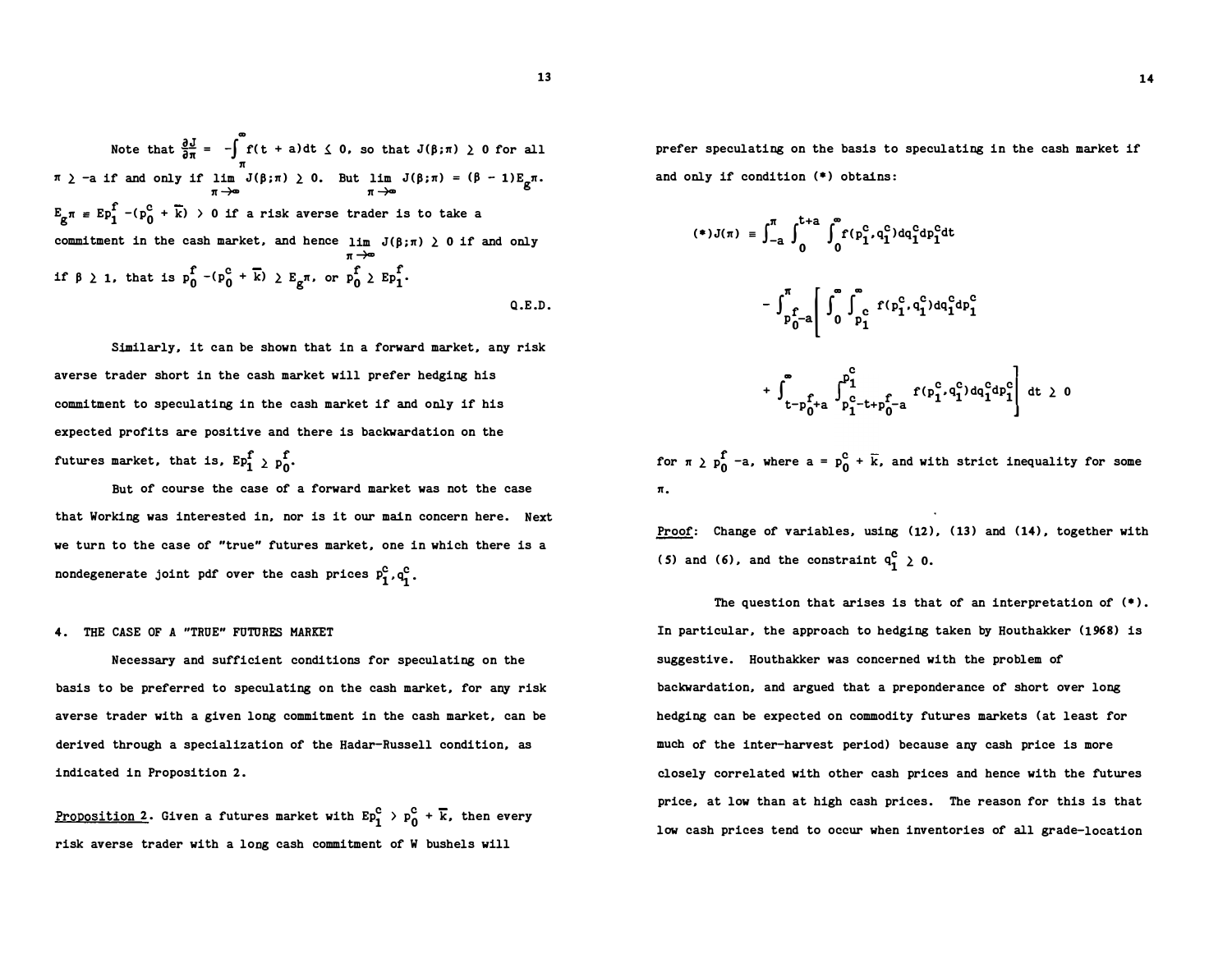combinations are large, and it is at this time that the prices of the different grade-location combinations tend to be determined by their common properties, rather than by those distinctive properties that operate to produce premiums or penalties in specialized markets for the various grade-location combinations. When a cash price is more closely correlated with the futures price at low that at high cash prices, then this tends to encourage short hedging, since the short hedger hedges in part to protect himself against the possibility of low cash prices.

In earlier work on this "Houthakker effect" (see Fort and Quirk (1983), it was shown that from an analytical point of view, a convenient specification of the Houthakker effect is in terms of the probabilities of the cash and futures prices being "close" to one another. In this version, a Houthakker effect is said to be present if the probability of the cash and futures prices being "close" to one another is large at low cash prices, relative to the probability of the prices being close to one another at high cash prices. Admittedly, this leaves things somewhat vague; in order to establish restrictive propositions concerning the Houthakker effect and hedging, it is necessary to specify just what is meant by the terms "close to one another," "large," "small," etc. Nonetheless, the notion of a Houthakker effect as thus specified does turn out to have an interesting explanatory role in the analysis of backwardation, and, as it turns out, in providing some insight into the interpretation of condition (•).

To see this, let  $s = t + a$  in  $(*)$ , and rearrange and collect terms in  $J(\pi)$  so that  $(*)$  can be written as:

$$
(*)J(\pi) = \int_{0}^{p_{0}^{f}} \int_{0}^{s} \int_{0}^{\infty} f(\cdot) dq_{1}^{c} dp_{1}^{c} ds
$$
  
+ 
$$
\int_{p_{0}^{f}}^{\pi_{a}} \left[ \int_{0}^{s} \int_{0}^{\infty} f(\cdot) dq_{1}^{c} dp_{1}^{c} - \int_{0}^{\infty} \int_{p_{1}^{c}}^{\infty} f(\cdot) dq_{0}^{c} dq_{1}^{c}
$$
  
- 
$$
\int_{s-p_{0}^{f}}^{s} \int_{p_{1}^{c}+p_{0}^{f-s}}^{p_{1}^{c}} f(\cdot) dq_{1}^{c} dp_{1}^{c} ds \ge 0 \text{ for } \pi + a \ge p_{0}^{f}
$$

This can be rewritten as

$$
(*)\text{ }J(\pi) = \int_{0}^{p_{0}^{f}} \int_{0}^{s} \int_{p_{1}^{c}}^{s} f(\cdot) dq_{1}^{c} dp_{1}^{c} ds
$$
\n
$$
+ \int_{0}^{\pi+a} \int_{0}^{s} \int_{0}^{p_{1}^{c}} f(\cdot) dq_{1}^{c} dp_{1}^{c} ds - \int_{p_{0}^{f}}^{\pi+a} \left[ \int_{s}^{s} \int_{p_{1}^{c}}^{s} f(\cdot) dq_{1}^{c} dp_{1}^{c} ds \right]
$$
\n
$$
+ \int_{s-p_{0}^{f}}^{s} \int_{p_{1}^{c}+p_{0}^{f}}^{p_{1}^{c}} f(\cdot) dq_{1}^{c} dp_{1}^{c} ds \geq 0 \text{ for } \pi+a \geq p_{0}^{f}
$$
\nSuppose there is a martingale equilibrium so that  $p_{0}^{f} = Ep_{1}^{f}$ .

In this case we have the expected value of profits under hedging equal to the expected value of profits from an unhedged position, that is,

$$
Ep_1^c - p_0^c - \bar{k} = Ep_1^c - p_0^c + p_0^f - Ep_1^f - \bar{k}.
$$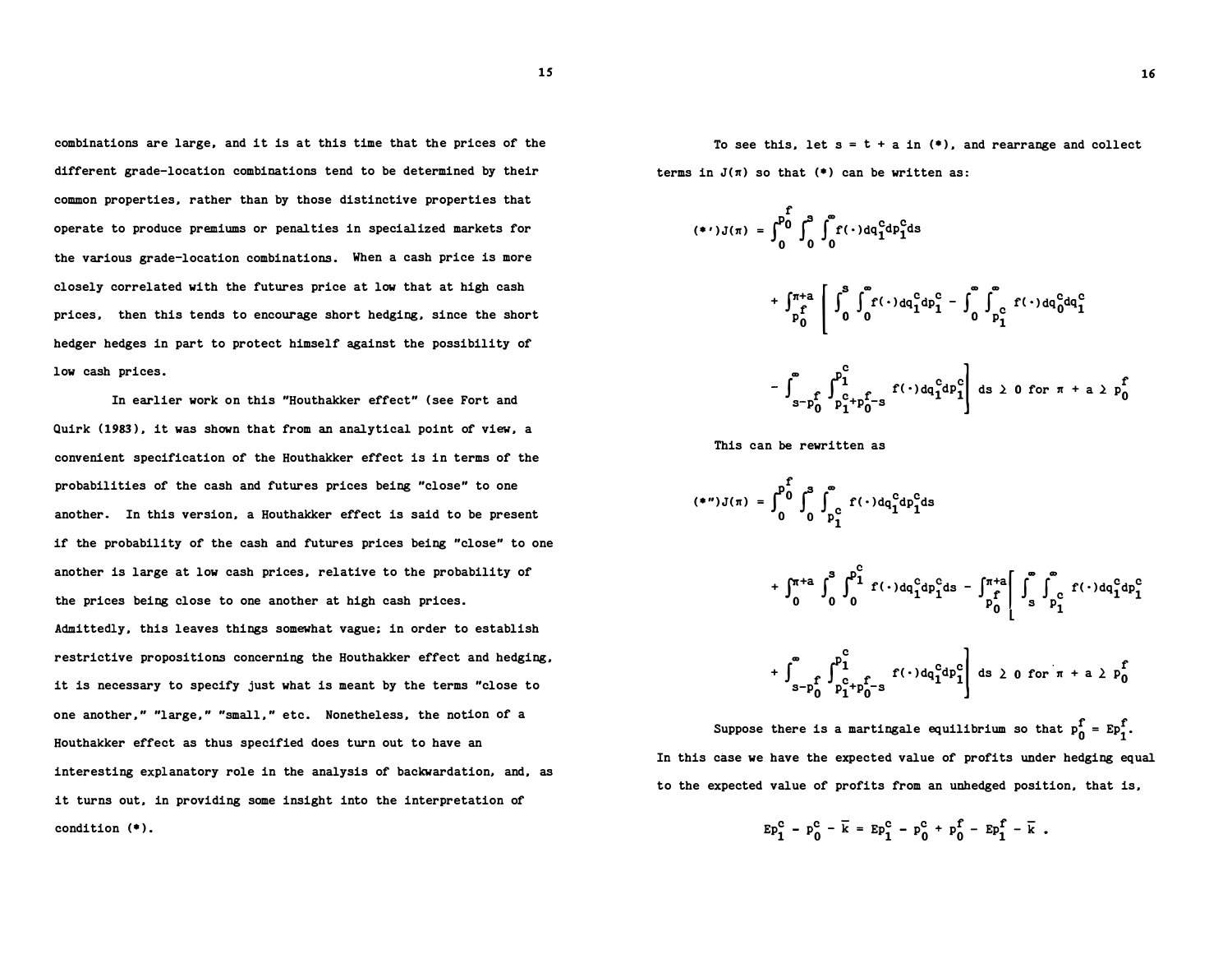Hence when condition  $(*")$  holds at a martingale equilibrium, g is a mean preserving increase in the spread of h, in the sense of Rothschild and Stiglitz (1970).

Using the fact that  $p_1^f = min(p_1^c, q_1^c)$ , the first term in  $J(\pi)$ under (\*") is the integral up to  $p_0^f$  of the probability that  $p_1^c = p_1^f$ ,  $0 \leq p_1^c \leq s$ ,  $0 \leq s \leq p_0^f$ . Treating  $p_1^c \leq p_0^f$  as relatively "low" cash prices, then presence of a Houthakker effect implies that this term tends to relatively "large." and of course it enters into  $J(\pi)$  with a positive sign.

 $\pi$  + a of the probability that  $p_1^c = p_1^f$ ,  $s \le p_1^c \le \infty$ ,  $p_0^f \le s \le \pi + a$ . Again viewing  $p_{0}^{\mathbf{f}}$  as the dividing line between low and high cash Similarly, the third term in  $J(\pi)$  is the integral from  $p_{n}^{f}$  to prices, the presence of a Houthakker effect implies that this term is relatively "small," and it enters  $J(\pi)$  with a negative sign.

Hence, ceteris paribus, the presence of a Houthakker effect, in the sense we have used this term, tends to increase  $J(\pi)$  and hence increases the likelihood that speculating on the basis will dominate speculating on the cash market so far as risk averse traders are concerned. Needless to say, the condition (\*") requires more than simply the presence of a Houthakker effect; instead the effect must be "strong enough."

We formalize this as follows

<u>Proposition 3</u>. Given a futures market with  $Ep_1^c$  >  $p_0^c$  +  $\overline{k}$ , then every risk averse trader with a long cash commitment of W bushels will

prefer to speculate on the basis rather than to speculate on the cash market if and only if the Houthakker effect is "strong enough" in the sense that

$$
\int_{0}^{p_0^f} \int_{0}^{a} \int_{p_1^c}^{a} f(\cdot) dq_1^c dp_1^c ds - \int_{p_0^f}^{\pi+a} \int_{s}^{a} \int_{p_1^c}^{a} f(\cdot) dq_1^c dp_1^c ds
$$
  

$$
\int_{p_0^f}^{\pi+a} \int_{s-p_0^f}^{a} \int_{p_1^c+p_0^c-s}^{p_1^0} f(\cdot) dq_1^c dp_1^c ds - \int_{0}^{\pi+a} \int_{0}^{s} \int_{0}^{p_1^c} f(\cdot) dq_1^c dp_1^c ds
$$

for all  $\pi$  + a  $\sum_{n=0}^{\infty}$ , strict inequality for some  $\pi$ .

Proof: Immediate.

Clearly Proposition 3 could also be restated using a notion of "closeness" of  $p_1^c$  to  $p_1^f$  such as  $p_1^c - p_1^f \n\t\le \varepsilon$  for some given  $\varepsilon > 0$ , and similarly cut offs for "low" and "high" cash prices different from  $p_0^f$ could be employed. The important point is that the presence of a Houthakker effect as thus specified provides a simple and intuitive interpretation to the dominance condition  $(*')$  which represents a formalization of conditions under which Working's view of hedging as speculation on the basis represents an activity that is preferred to speculation on the cash market by any risk averse trader. Furthermore, condition  $(*'')$  utilizes all of the information that a trader brings to the market, namely his joint density over the cash prices and his knowledge of the effects of arbitrage on the determination of the futures price.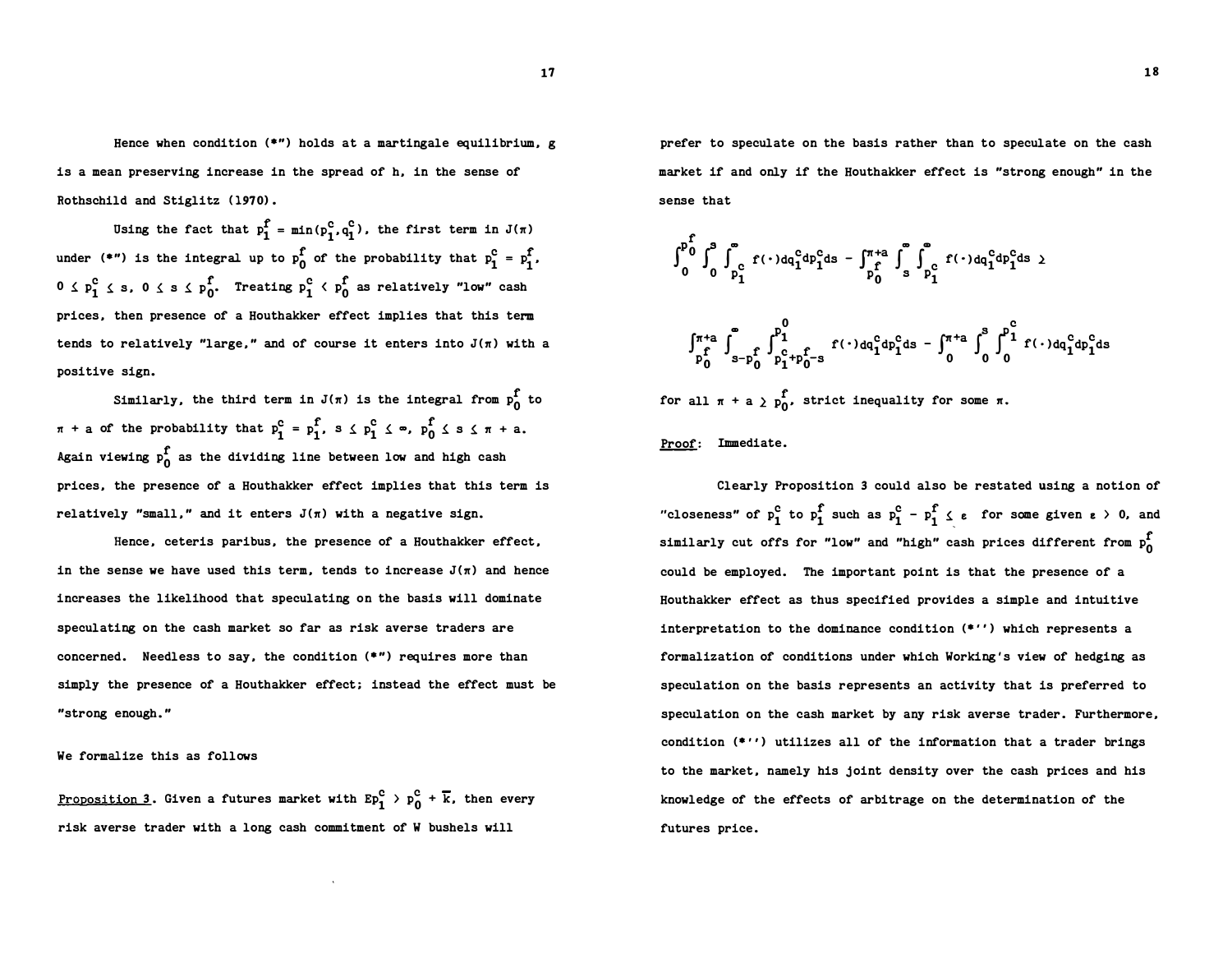Finally, we should note that (\*'') provides a necessary and sufficient condition for a fully hedged position to be preferred to an unhedged position, given a long cash commitment of W bushels. This means that (\*'') also provides a sufficient condition for the optimal choice of a trader with a long cash commitment of W bushels to involve some speculating on the basis, although of course the condition is not necessary in the case of such a diversified portfolio.

## **SUMMARY**

This paper has been concerned with identifying conditions under which any risk averse (short) hedger would prefer to speculate on the basis than to speculate in the cash market. In the case of a forward market, hedging in fact involves no speculation at all, and we arrive at the usual condition that short hedging is preferred to an unhedged commitment by all risk averse traders if and only if there is a contango on the market.

The case of a forward market has little in the way of predictive validity for functioning futures markets, however, and Working's contributions to the literature on futures markets are aimed at analyzing how these markets operate, rather than the idealized forward markets of the theoretical literature. What has been derived here is the stochastic dominance condition  $(*)$  (or  $(*')$ ) under which speculating on the basis is preferred by any risk averse short hedger to an unhedged long cash position with the same cash commitment. It has been shown that this is equivalent to the statement that the Houthakker effect is "sufficiently strong." The Houthakker effect

thus appears to play a central role in the analysis of hedging on functioning futures markets, and in particular provides an insight into how one may interpret Working's comments concerning the view that traders speculate on the basis when they feel that they can do better from that operation than from other alternatives available to them.